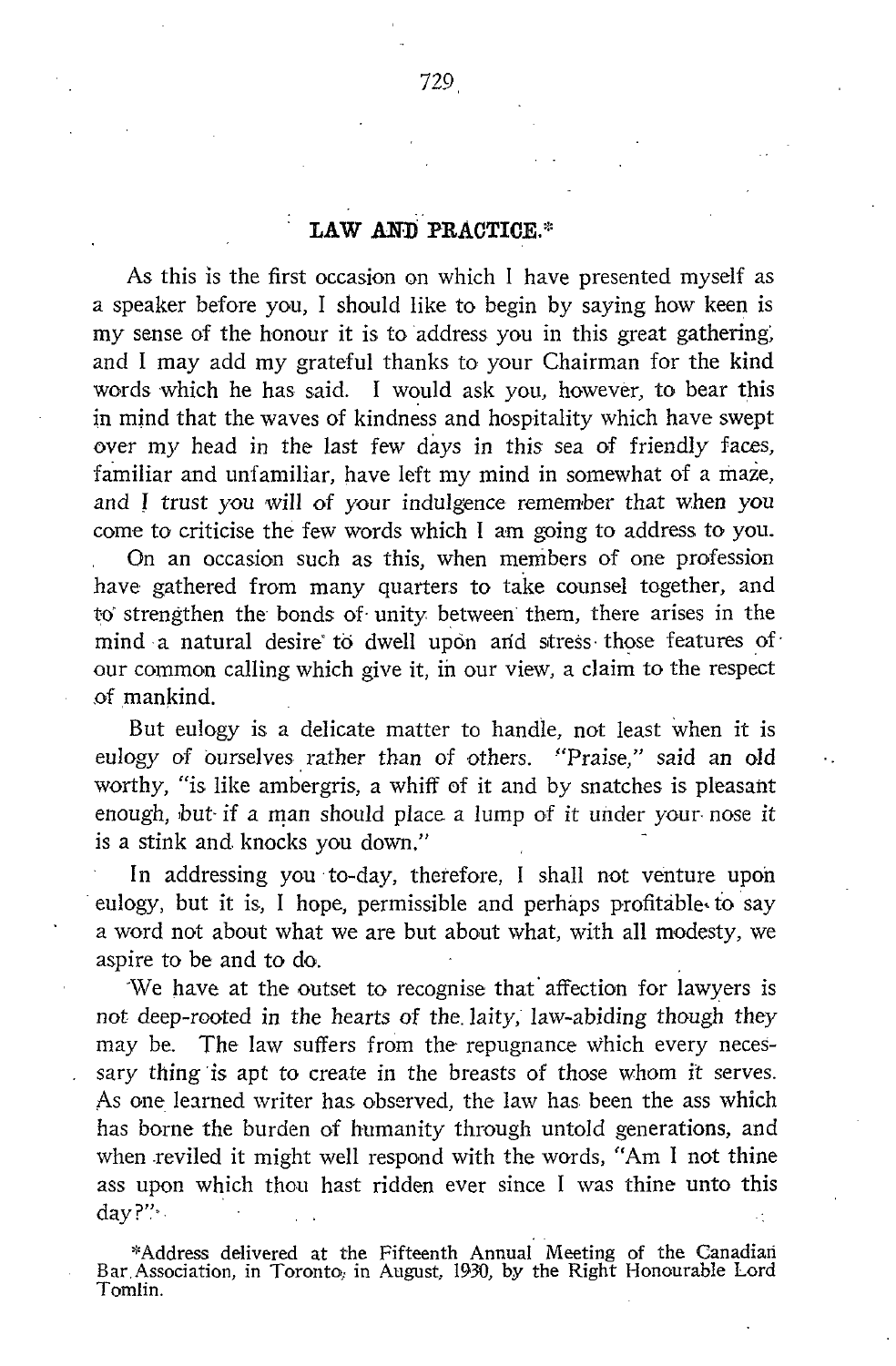It is, perhaps, a point worthy of notice that while on the one hand the development of democratic institutions seems to induce in the public a belief in the efficacy of legislation as a cure for all ills and in the desirability of controlling or regulating by means of it all the activities of man, leaving the freedom of the individual ordered and restricted within narrow limits, yet on the other hand the lawyer, the necessity of whose presence is increased by the very circumstances, to which <sup>I</sup> have referred, does not appear to advance in public regard.

This may in part be due to <sup>a</sup> lack of appreciation of the important and necessary part which the profession plays in many fields. Lack of appreciation of the facts is the probable explanation of the public attitude, because most people desire to be fair, although all do not instinctively grasp the significance of the injunction *audi alteram partem*.

It has been noted that the Anglo-Saxon race by affinity possess, or by long contact with the management of their own affairs have developed, an unusual instinct for forming fair and reasonable judg ments. It may well be that the law itself has contributed largely to this result.

The view was once expressed to me by an eminent English divine of shrewd judgment that the instinct of the race for forming <sup>a</sup> commonsense judgment was due in part at any rate to the existence of our jury system. Year by year over the centuries many thousands have passed through the witness box or sat in the juryman's seat and listened to the proceedings in court. It does not seem extravagant to conclude that this continuous process has had some real effect upon the habit of mind of the people.

It cannot, therefore, be amiss, and indeed it may be fruitful of good, that lawyers should attempt from time to time to review their own position for the purpose of defining more closely their standards of conduct and examining the nature of the work legitimately open to them and the manner in which it can properly be executed. Whatever be the popular misconceptions, the duty of those who claim to be servants of the law seems to stand out with reasonable clarity.

The lawyer may, <sup>I</sup> think, be regarded, and his conduct may be usefully examined, in four different aspects at the least: First, as one taking part in public life; secondly, as private adviser; thirdly, as advocate; and fourthly, as judge.

Now there is one observation which may be made generally with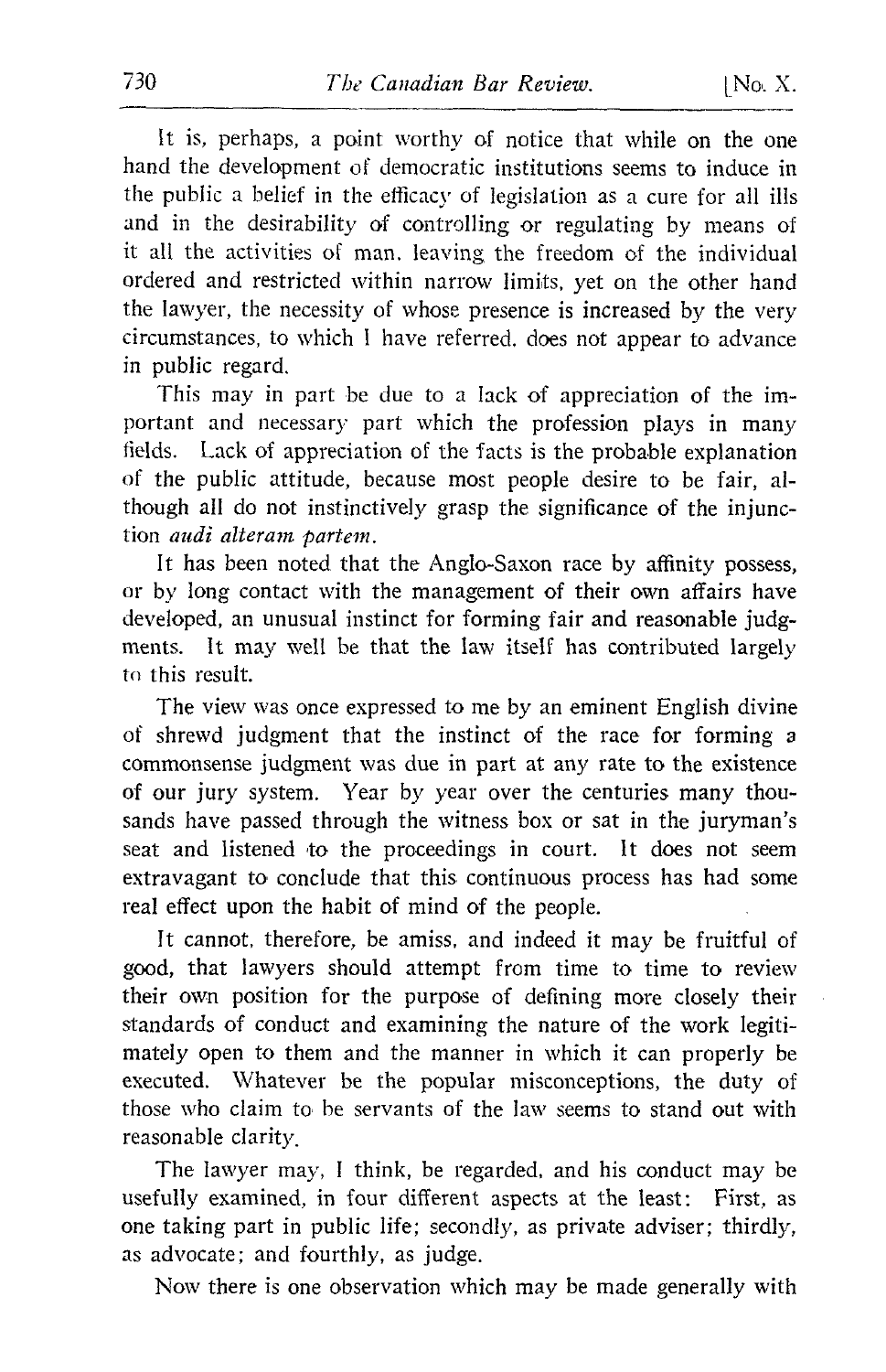Ň,

regard to the lawyer, whatever be the branch of activity to which<br>he is devoted. He is trained to observe and weigh facts and to learn He is trained to observe and weigh facts and to learn their value.

In an age when the propounders of theories are many, and when facts are apt to be regarded as things which may be ignored or even moulded to fit theories, the maintenance of the intellectual honesty of lawyers is a matter of the first importance. For them there is no ignoring or moulding of relevant facts. Those facts must be ascertained and faced before the theory or principle to be applied is sought. The upholding and display of that attitude of mind cannot fail by practice and example to be of value to the com= munity as a whole.

The part which lawyers can usefully play in public life has many aspects : <sup>I</sup> will only dwell upon one. <sup>I</sup> have already referred to the increase in legislation. In my own country, and <sup>I</sup> do not doubt here in Canada, an examination of the law reports will reveal a marked change in the character of the cases which come before the courts. The most notable feature of that change is the increase in cases involving the construction of statutes-statutes affecting private rights and duties, statutes regulating the functions and powers of local government authorities, statutes relating to public utility undertakings, statutes codifying complex branches of the law such as joint-stock companies or patents, and statutes of many other kinds. This means that, apart altogether from the resultant forensic work, the field of usefulness for a lawyer as <sup>a</sup> public man in assisting in legislative work, whether local or general, has enormously widened and is not likely to diminish.

Our legislators have not hitherto always attained to Plato's ideal and framed their laws in words "which wing their way to the hearts of men," and the lawyer should be well qualified to assist both in keeping legislation within the frontiers proper to positive law and in framing enactments in terms of sufficient clarity to carry the minds of reasonable men if not to win their hearts.

In England .the great part which was in the past played by lawyers in helping to mould our constitution has been luminously expounded by Professor Holdsworth. Analogous and not less im portant services are being rendered by distinguished lawyers today, and the lawyers of the future will continue, <sup>I</sup> do not doubt, to steady the ship of theory with the ballast of fact and common sense, and exercise their influence in favour of sane and orderly thinking.

In his capacity as private adviser the lawyer with his high sense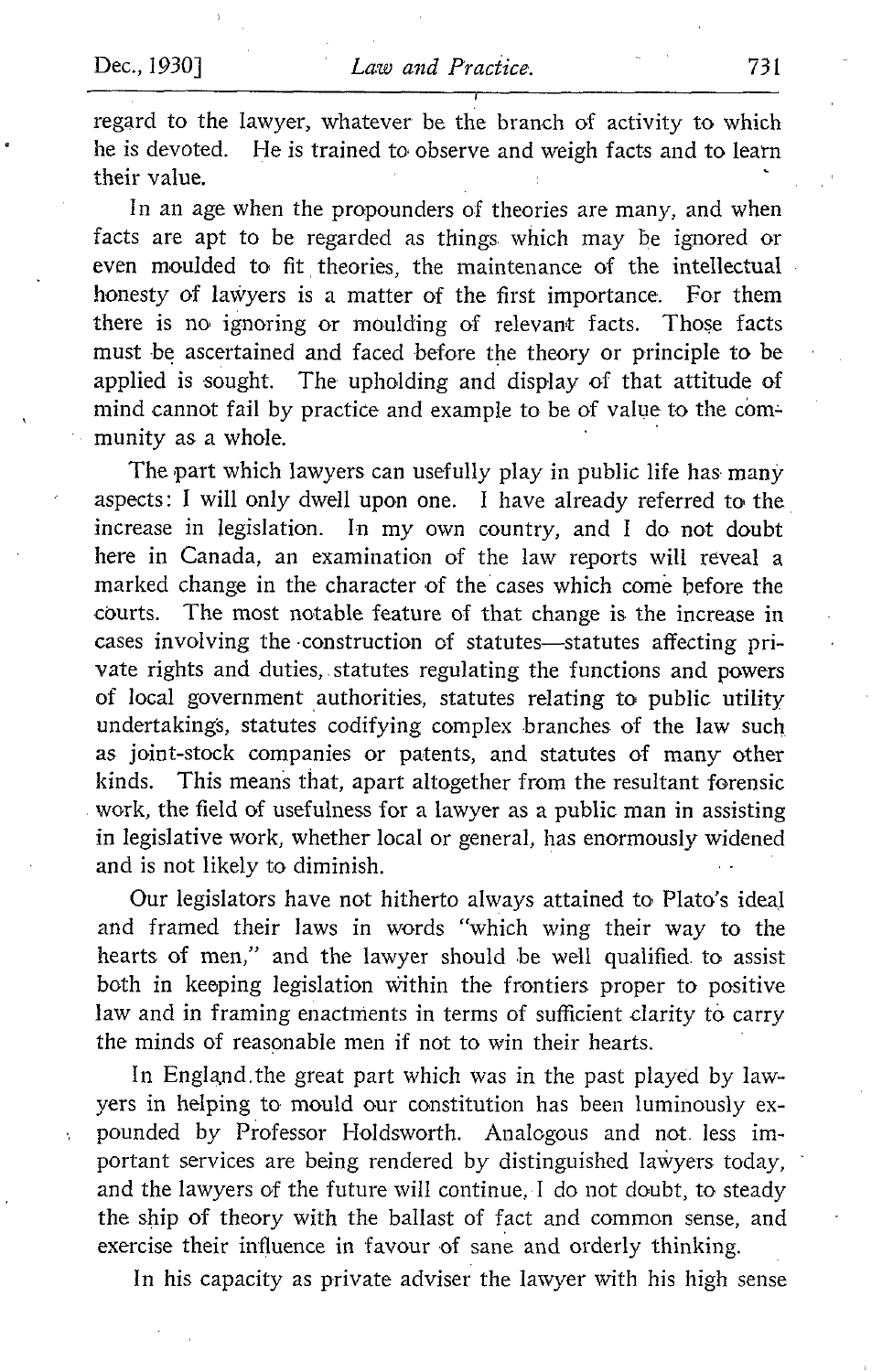of honour should be a safe guide to those whose sense of the niceties of conduct is less well developed than his own, or who do not recognise that many things which are lawful are not expedient or even permissible among fair-dealing men. Thereby will the standard of conduct in affairs generally tend to be raised.

In this connection it would not perhaps be out of place if, for the benefit of the younger members of the profession, <sup>I</sup> say a word or two upon some points which as the result of experience <sup>I</sup> believe to be of importance to those who are seeking to build up a practice.

A beginner is apt to fix his eyes upon the triumphs of forensic eloquence and to forget the importance of establishing first of all a reputation for wise and prudent counsel. cometh from the east or from the west, it cometh but rarely to him who has not by patience and industry built up for himself a reputation for sage advice in the office or chambers.

The young practitioner may sometimes be driven by the necessities of the moment to go into court comparatively unprepared. There, notwithstanding this disadvantage, he will probably have an opportunity of picking up the threads and holding his own. It will be very different if he is unprepared in consultation. In the closet he will have to answer searching questions which will expose the nakedness of the land, with perhaps unfortunate results to his future. My first advice to beginners would therefore be, where opportunity for preparation has been given, never go into conference unprepared. It is upon conduct in conference that reputation can be most securely based. Well-rooted in such a reputation, the flowers of forensic eloquence may later blossom with effect.

My second piece of advice would be this: When asked to give an opinion give an opinion which is definite. A great Scotch judge once said to a young advocate (my friends from Scotland will forgive me if <sup>I</sup> do not give it in their native wood notes wild), "You are paid for your opinion not for your doubts." That is sound advice. It is better to be wrong sometimes than never to have a mind of your own.

The importance of the advocate's work no one will seek to minimise. It is essential to the impartial administration of justice. Probably only those whose privilege it has been to sit upon the judicial Bench can realise its full value. A good Bar makes <sup>a</sup> good Bench.

The advocate has a duty with a double aspect. He has his obligation to the client and his obligation to the court. The old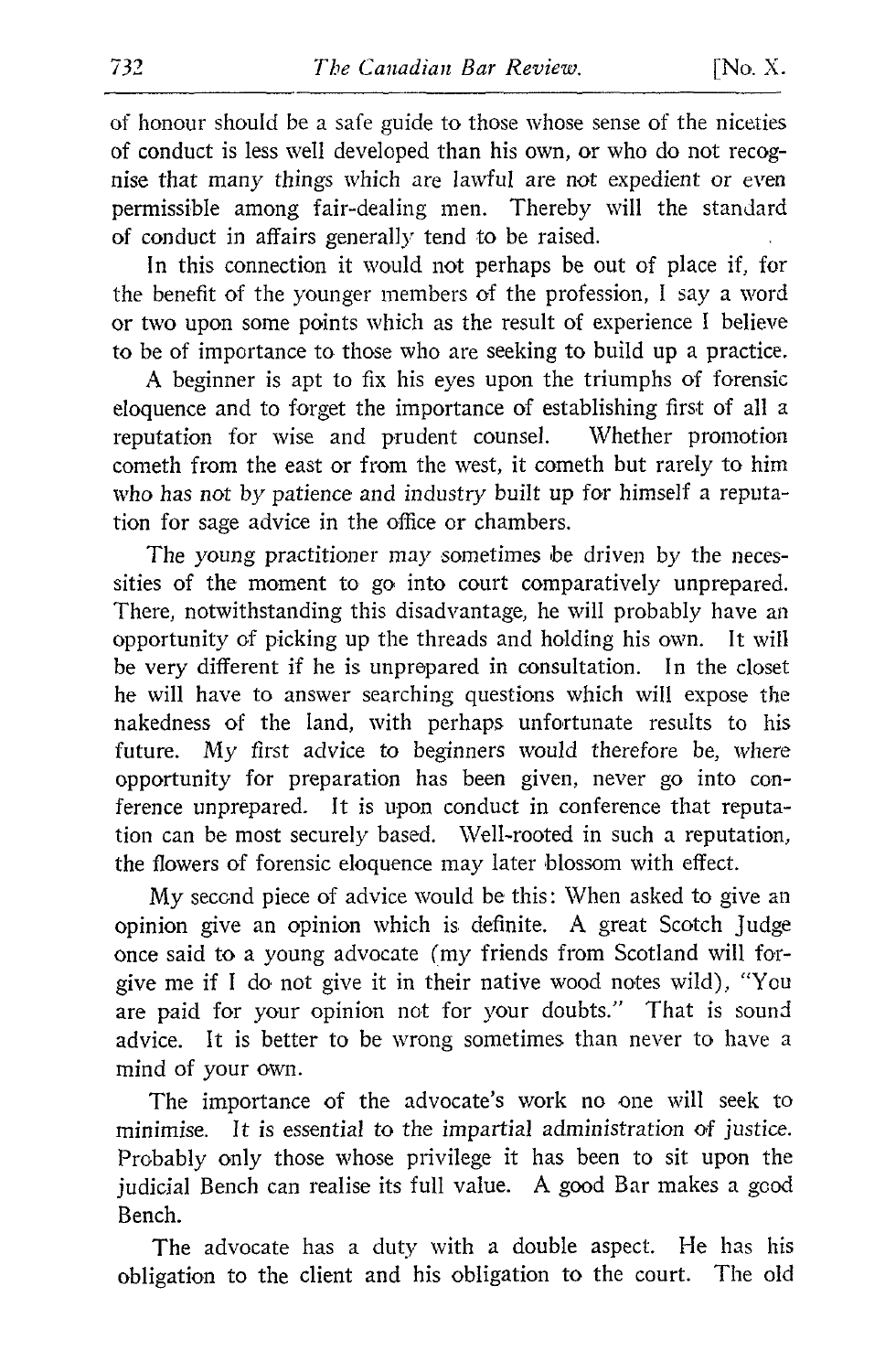fallacy that the advocate is guilty of some moral obliquity in presenting to the court a case in which he does not believe has been sufficiently often exposed, and by none better than by our old friend Dr. Johnson, who pointed out that an argument unconvincing to the advocate may convince the judge, and if it does, the advocate is wrong and the judge is right; for it is the tatter's business to judge. Baron Bramwell also said, "A client is entitled to say to his counsel, `I,want your advocacy, not your judgment. <sup>I</sup> prefer that of the Indeed, it is well recognised that the advocate is not entitled to express to the court his own personal opinion of his client's case .

The obligation of the advocate to his client was expressed almost in extreme terms by Lord Brougham in his defence of Queen Caroline. "An advocate," he said, "by the sacred duty which he owes his client, knows in the discharge of that office but one person in the world-that client, and none other. To save that client by all expedient means, to protect that client at all hazards and costs to others, and among others to himself, is the highest and most unquestioned of his duties, and he must not regard the alarm, the suffering, the torment, the destruction which he may bring upon any other."

When . Lord Brougham at a later stage of his career repeated something to the same effect at an assembly where Chief Justice Cockburn was present, the latter 'indicated a qualification which he thought sfiould be made upon Lord Brougham's expressions. The words of Chief Justice Cockburn, which are cited by Mr. Justice McCardie in his address to the Middle Temple on the Law, the Advocate and the judge, express in eloquent terms the obligation of the advocate to his client. Here is what the Chief Justice said:

My noble and. learned friend Lord Brougham, whose words are the words of wisdom, said that an advocate should be fearless in carrying out the interests of his client, but <sup>I</sup> couple that with this qualification and this restriction, that the arms which he wields are to. be the arms of the warrior and not of the assassin. It is his duty to strive to accomplish the interest of his clients per fas and not per nefas. It is his duty! to the utmost of his power to seek to reconcile the interests he is bound to maintain and the duty it is incumbent upon him to discharge with the eternal and immutable interests of truth and justice.

There is besides the advocate's obligation to the court owed by reason of his being engaged in assisting the court properly to, perform its functions. It is an obligation of frankness ànd candour founding that confidence reposed by the Bench in the Bar which is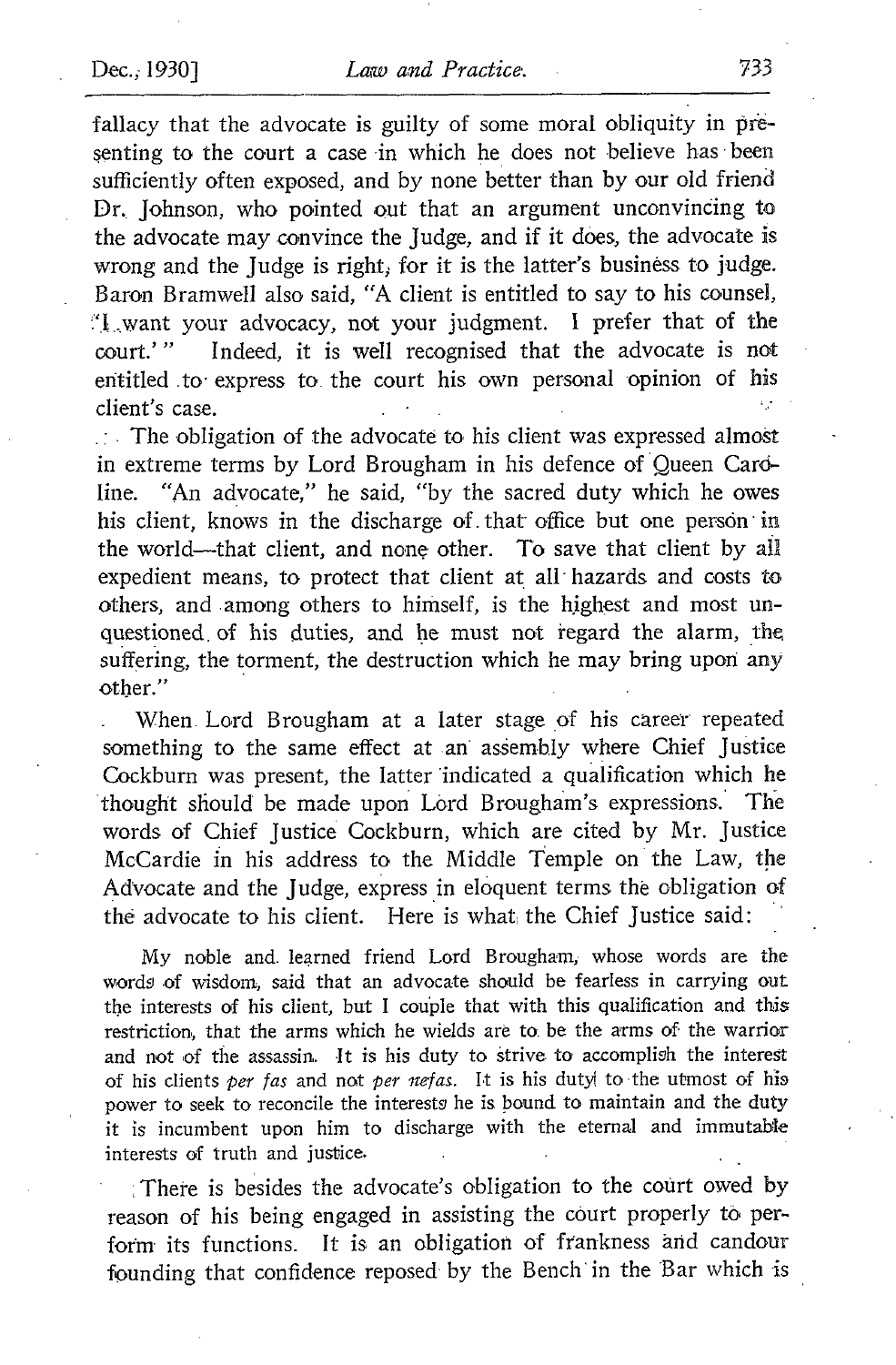the most effective of all accelerators of the quick flow of justice. By virtue of this obligation the advocate must with regard to facts be careful to display accuracy in his description of the materials before the court, while presenting them in the light which seems to him most favourable to his client.

The advocate's obligation of disclosure on matters of law has not always been so clear. At any rate it can <sup>I</sup> think be said to-day that it is the duty of the advocate to call the attention of the court to any case or statute which is clearly against him. This doctrine recently received support from the words of a distinguished member of the House of Lords. It satisfies the conscience and is in accordance with the view of the advocate's position which <sup>I</sup> have already indicated.

Of judges <sup>I</sup> hesitate to speak. <sup>I</sup> will content myself with quoting to you one or two passages of authority which are none the worse for being of some antiquity.

"Judges." says Francis Bacon, "ought to be more learned than witty, more reverend than plausible, and more advised than confident. Above all things integrity is their portion and proper virtue."

And again he says :

Patience and gravity of hearing is an essential part of justice and an overspeaking Judge is no well-tuned cymbal. It is no grace to a Judge first to find that which he might have heard in due course from the Bar, or to show quickness of conceit in cutting off evidence or counsel too short or to prevent information by questions though pertinent.

Edmund Burke spoke of "the cold neutrality of an impartial judge," yet may it not be that in the perfect judge the neutrality, without changing its quality, will with advantage lose its chill in <sup>a</sup> mind touched to kindliness by broad knowledge of the world?

<sup>I</sup> should like to add one word upon our general attitude towards the substance and forms of the law :

Mr. Justice Holmes has truly said that the law embodies the story of a nation's development, and cannot be dealt with as if it contained only the maxims and corollaries of <sup>a</sup> book of mathematics. The law is not and never has been a static thing. It is like a growing tree which from time to time requires to be pruned and trained in order that it may yield fruit best suited to the times. To watch and assist in the proper cultivation of that tree is no small part of our duty as a profession.

What <sup>I</sup> have said is,'I think, specially true of adjective law. The practice and procedure of the courts is a matter which needs con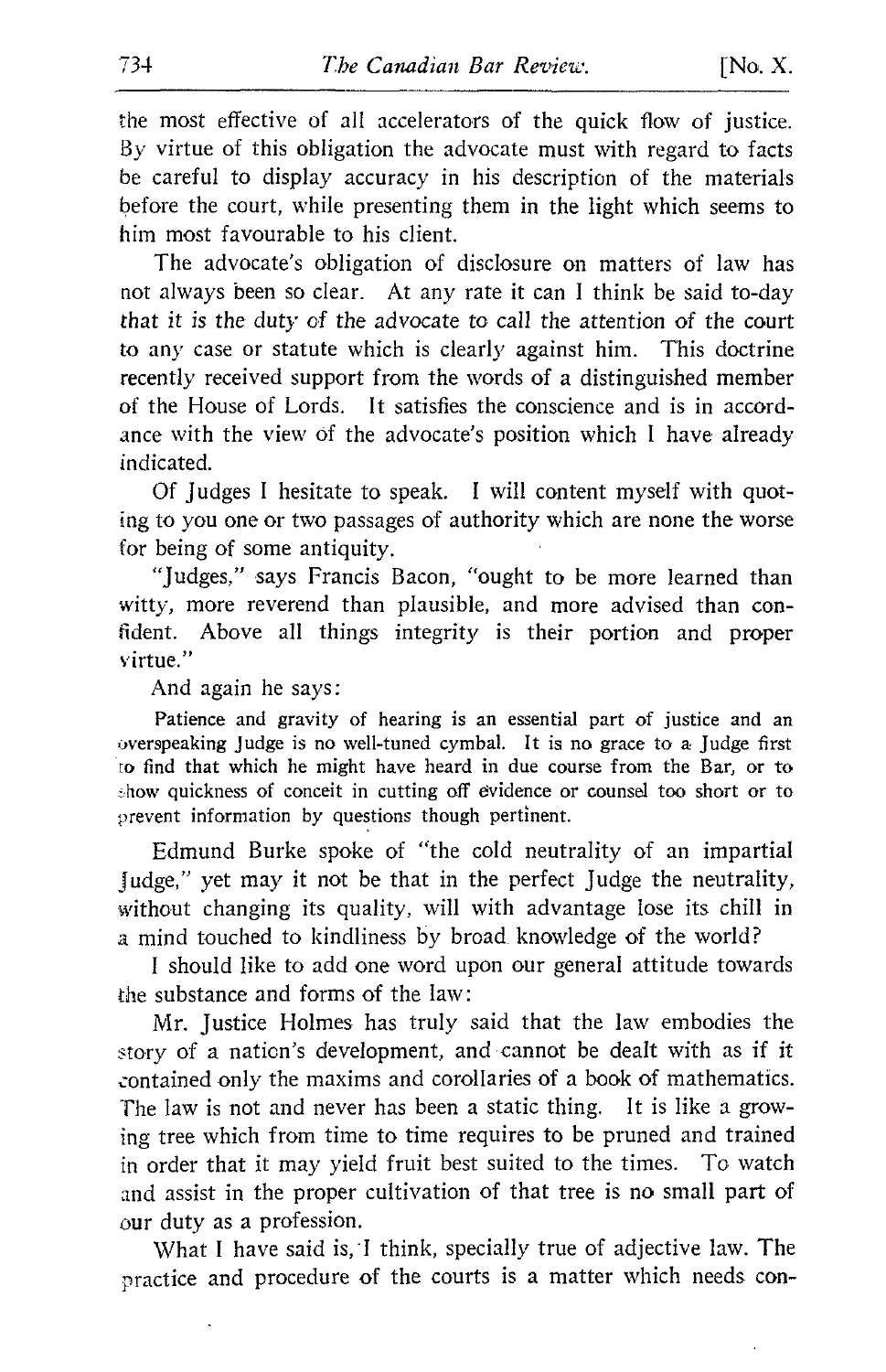stant watching to ensure progressive improvement, the aim being to secure a system by which every question falling for decision can be determined with reasonable speed and with the minimum of expense, having regard to the circumstances of the case. Therefore simplicity should be sought so far as it can be utilised without plunging into looseness and without loss of precision.

have endeavoured to indicate the high and responsible nature, as it seems to me, of our common calling. The consideration of the nature of'our calling leads directly to the question how new entrants into the profession can best be prepared and qualified for the responsibilities which they have to undertake. That is a large question. You will recollect how in England the value of the lawyer and the position which he was able to take was in earlier times due largely to the fact that he was trained 'in the Inns of Court, which then constituted a real university. Here he learned his law, but also manners and morals. One writer says:

Religion and Morals were cared for as well as learning, and the younger men did not lack the social training which was' to be acquired from a daily association, in an atmosphere of good fellowship and respect for authority, with others of their own standing.

The golden age of the Inns of Court as a university was the first half of the sixteenth century. Their gradual fall from their high estate in this respect was due in part to the invention of printing and the availability of printed books for legal instruction, and in part to other causes arising out of the times. Today the Inns cannot claim to be a university, but they and the Law Society, whose President, Sir Roger Gregory, is here with us, have for some time past striven and are still striving to provide a sound training for the two branches of the profession.

But much yet remains to be done in England to improve and co-ardinate the existing instruments of legal education. Each country must solve the problem of legal education in the manner best suited to its own conditions, and we recognise how the problem is for you in Canada rendered more difficult by the vastness of your territory. In whatever country the problem falls to be solved there are some common features which cannot be overlooked.

We live in an age of complexity. There is no limit to the variety or the difficulty of the questions with which the lawyer has to deal, and unless he is able to address himself to his task with a mind not merely equipped with the technical knowledge of his profession but trained and broadened by a sound general education,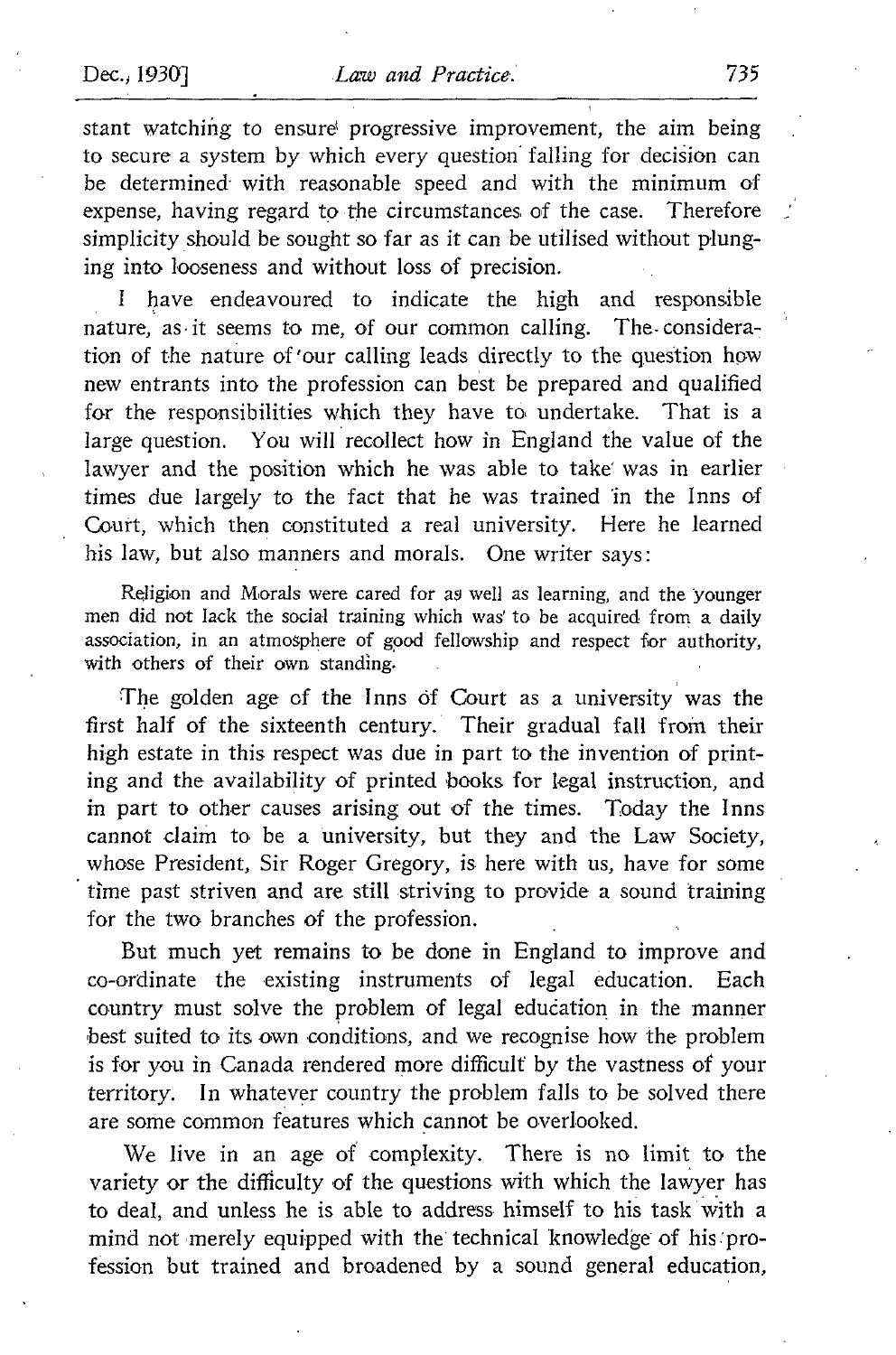his power of discharging his functions in a manner worthy of the profession to which he belongs will be lamentably limited.

It must be one of the aims of any body which exercises control over legal education to secure that there shall be a sound base of general education upon which to erect the structure of professional knowledge.

In days gone by there were reserved in the English courts special seats for students, where they might hear what took place and thus familiarise themselves with the practice and methods of the courts. Today the students' reserved seats have disappeared, but we still recognise the importance for the student of contact with the actual ; and, for barristers reading in barristers' chambers, and for solicitors, a period of articles, are encouraged, or required as part of the preliminary training. Knowledge of principle and theory is necessary and excellent, but, without more, it never made <sup>a</sup> successful practising lawyer.

The corporate spirit is of the highest value to the profession, and no system of legal education which does not succeed in inculcating a measure of it can be regarded as wholly successful. The presence of the corporate spirit renders comparatively easy the maintenance of that high standard of conduct and honour which is essential to the welfare of the profession and promotes the fellowship and absence of jealously which is its honourable characteristic. It is one of the great merits of your Association that it has sought and is seeking to create and stimulate that corporate spirit.

One other minor point <sup>I</sup> would mention, which has a special bearing upon the training of those whose inclination is towards advocacy. Sergeant Maynard is reported to have said that the law is ars bablativa, meaning that all the learning in the world will not set a man up in Bar practice without <sup>a</sup> faculty of <sup>a</sup> ready utterance of it. To induce facility of expression and nimbleness of wits, moots and disputations formed an important feature of the old system of the Inns of Court. The moot method has much to recommend it. With us it has been revived to some extent of recent years, and proves a valuable instrument in loosening the unready tongue and quickening the slower wits, and in teaching the proper method of presenting a case. How far it is possible for you to do something of the same kind <sup>I</sup> cannot tell, but <sup>I</sup> submit it for your consideration.

Now, <sup>I</sup> have said, <sup>I</sup> hope, not too much for your kindly patience, though <sup>I</sup> am aware that many of the matters upon which